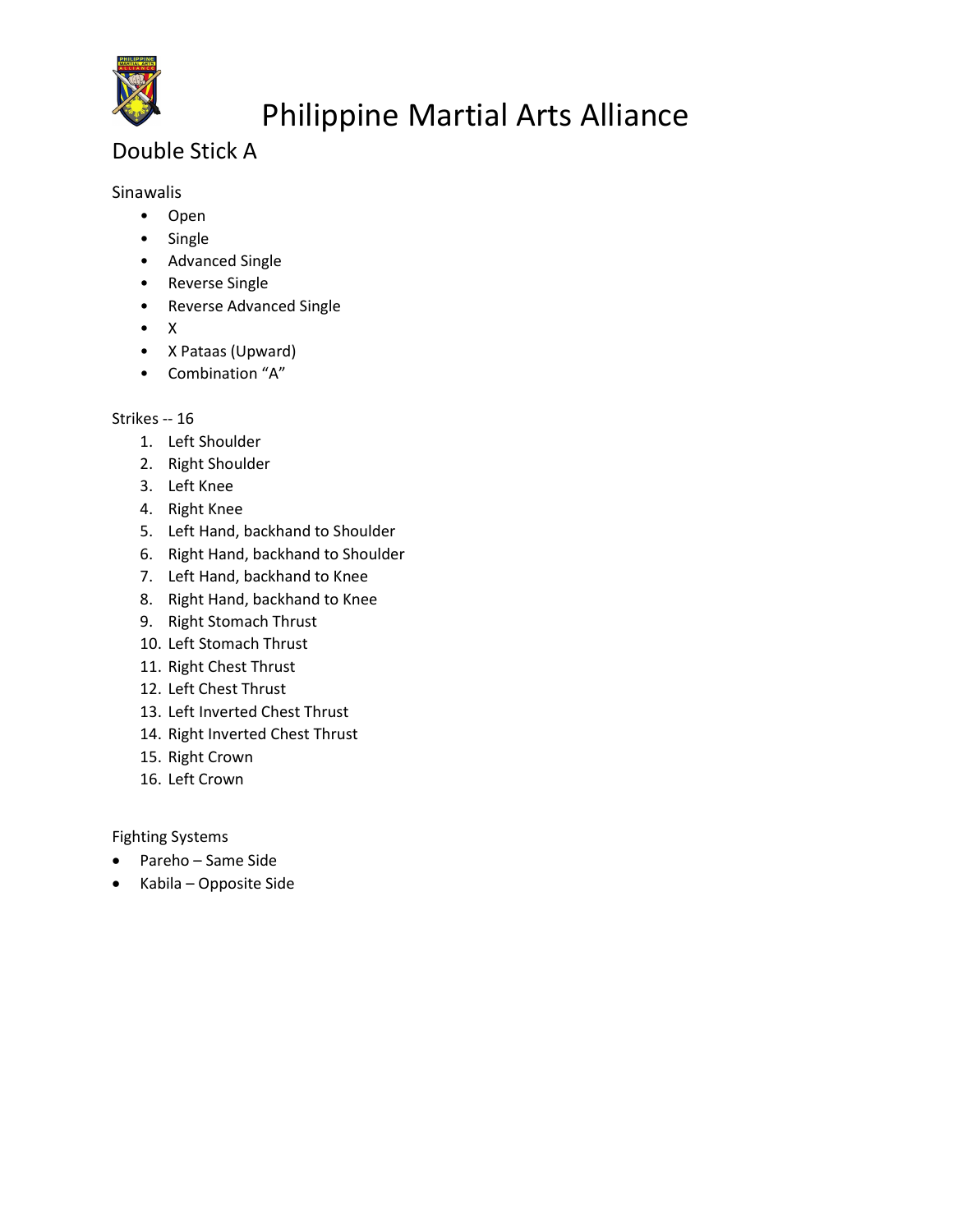

### Double Stick B

#### Sinawalis

- Double Sinawali
- Double Pataas
- Peripheral
- Peripheral Pataas
- Reverse
- Redonda
- Combination "B"

#### Strikes -- 16

- 1. Left Shoulder
- 2. Right Shoulder
- 3. Left Knee
- 4. Right Knee
- 5. Left Hand, backhand to Shoulder
- 6. Right Hand, backhand to Shoulder
- 7. Left Hand, backhand to Knee
- 8. Right Hand, backhand to Knee
- 9. Right Stomach Thrust
- 10. Left Stomach Thrust
- 11. Right Chest Thrust
- 12. Left Chest Thrust
- 13. Left Inverted Chest Thrust
- 14. Right Inverted Chest Thrust
- 15. Right Crown
- 16. Left Crown

Fighting systems

- Pareho kabila
- Pareho Palis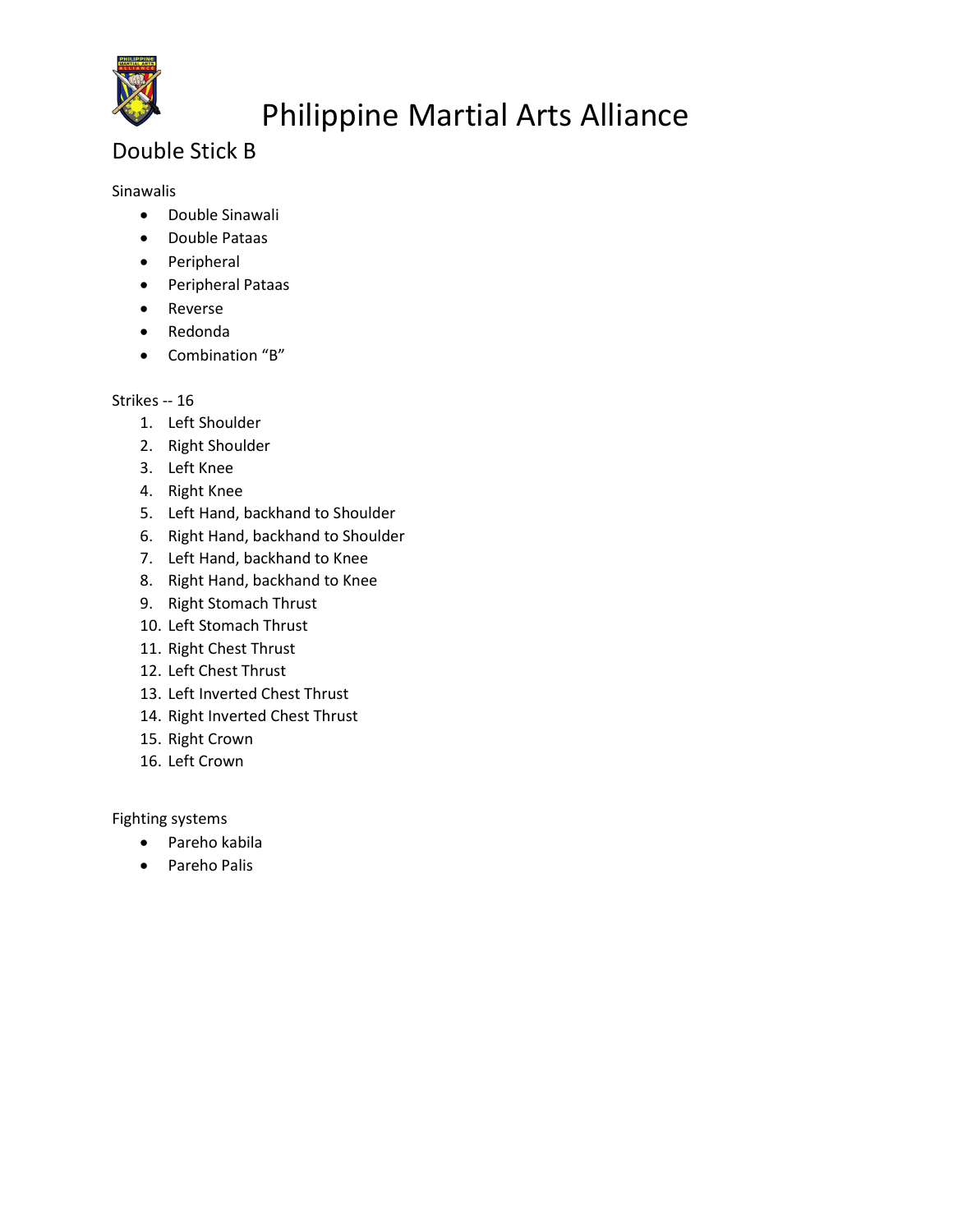

### Double Stick C

#### Sinawalis

- Single cross
- Advanced single cross
- Single with a loop
- Advanced single with a loop
- X Double
- Underneath Double
- Combination "C"

#### Strikes -- 16

- 1. Left Shoulder
- 2. Right Shoulder
- 3. Left Knee
- 4. Right Knee
- 5. Left Hand, backhand to Shoulder
- 6. Right Hand, backhand to Shoulder
- 7. Left Hand, backhand to Knee
- 8. Right Hand, backhand to Knee
- 9. Right Stomach Thrust
- 10. Left Stomach Thrust
- 11. Right Chest Thrust
- 12. Left Chest Thrust
- 13. Left Inverted Chest Thrust
- 14. Right Inverted Chest Thrust
- 15. Right Crown
- 16. Left Crown

Fighting systems

- Pareho Kabila with Advanced single cross with a loop
- Pareho Paolis with Half of X Double Double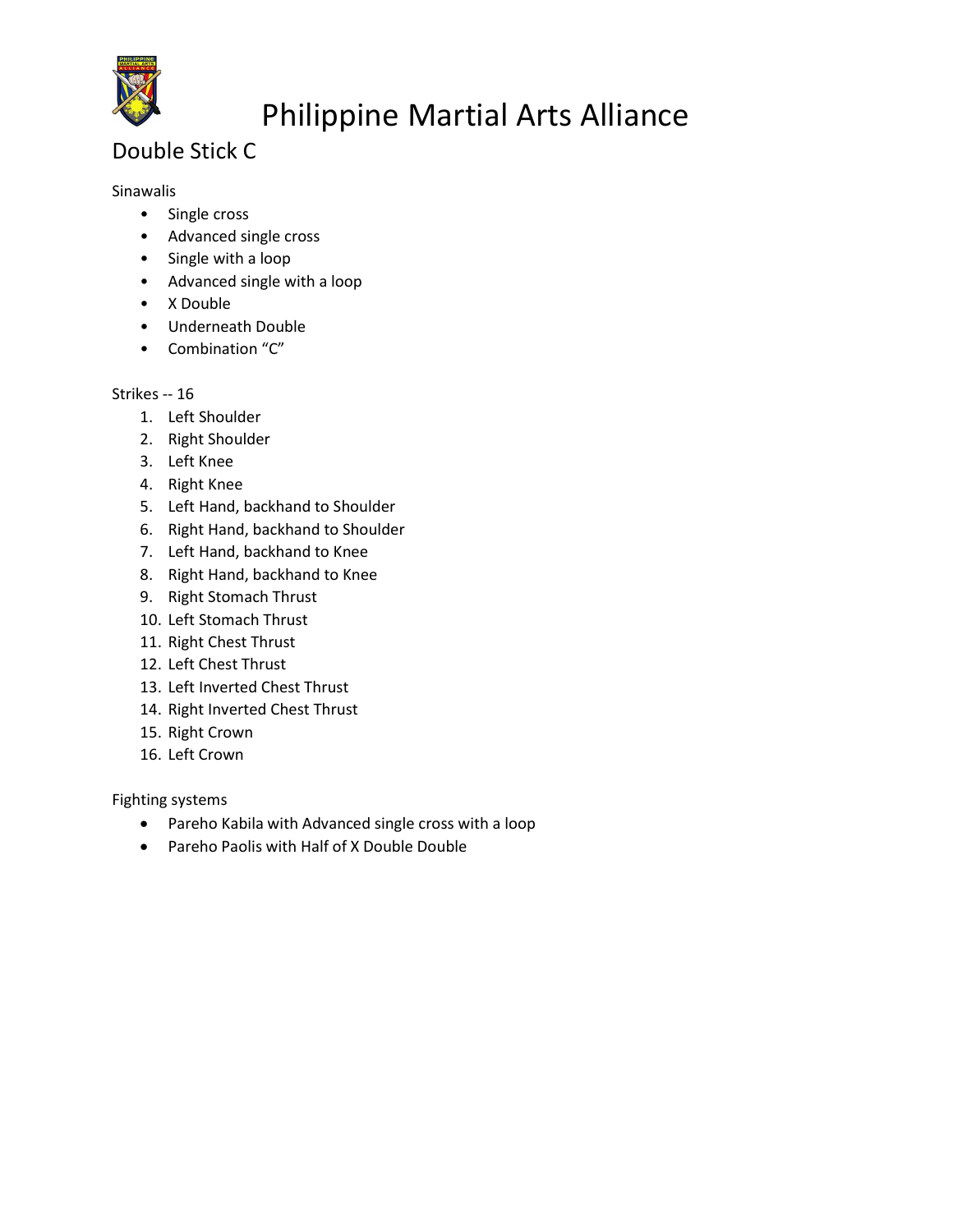

Single Stick A

#### "Part 1" Payong (Umbrella) Fighting System

Striking pattern – 4 strikes

- 1. Left shoulder
- 2. Right shoulder
- 3. Left leg strike
- 4. Right leg strike

Blocking: Payong (Umbrella)

Counterstrike: Walo (figure 8)

- Downward (Pababa)
- Upward (Pataas)

#### Disarms:

- 1. Vertical Arnis disarm
- 2. Kamay Snake disarm (inside snake)
- 3. Vertical Punyo disarm
- 4. Kamay Snake disarm (inside snake)

#### "Part 2" Palis fighting system

Striking pattern – Eight Strikes

- 1. Left Shoulder Strike
- 2. Right Shoulder Strike
- 3. Left Knee
- 4. Right Knee
- 5. Stomach Thrust
- 6. Right Chest Thrust
- 7. Left Chest Thrust
- 8. Crown Strike

Blocking: Palis (go with the flow, parry)

Counter strikes: Abaniko and Pitik

#### Disarms

- 1. Forearm Push
- 2. Snake
- 3. Forearm Push
- 4. Snake
- 5. Inside snake
- 6. Forearm push
- 7. Snake
- 8. Forearm push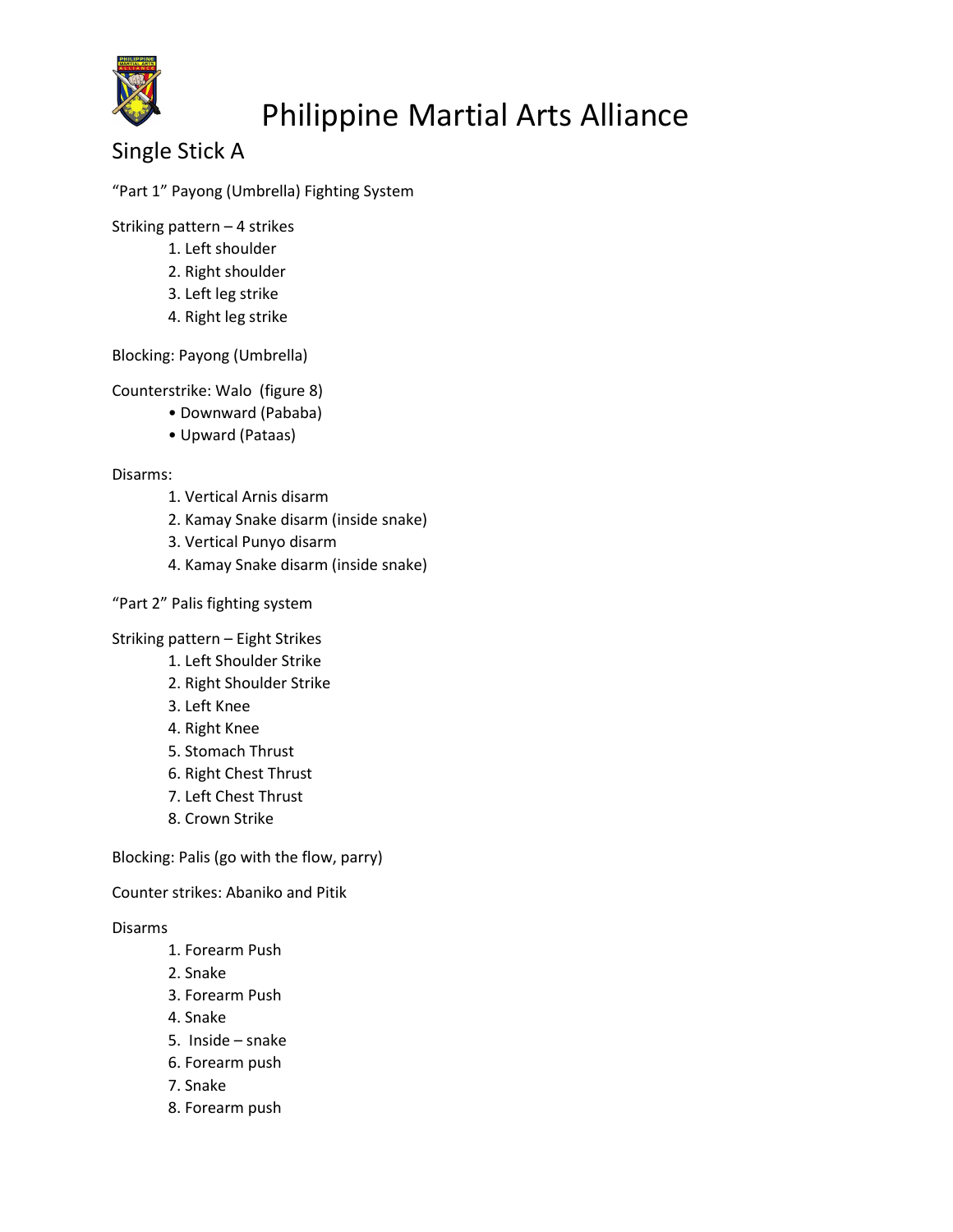

### Single Stick B

#### Striking pattern – Eight Strikes

- 1. L. Shoulder
- 2. R. Shoulder
- 3. L. Knee
- 4. R. Knee
- 5. Stomach Thrust
- 6. L. Chest Thrust
- 7. R. Chest Thrust
- 8. Crown Strike

Lakas fighting system

Blocking: Lakas (by force)

Counter strike: Doblada (big double circle movement)

Traditional application

- 1. Block then Doblada
- 2. Doblada is the block
- 3. Doblada is to Slice
- 4. Doblada is to Strike

Arnis de Mano fighting system

Blocking: Arnis de mano (stick and hand)

Counter strikes:

- Forehand
- Backhand
- To Thrust upward (Patusok Pataas)
- To Thrust Right to Left (Patusok Pakaliwa)
- To Thrust Left to Right (Patusok Pakanan)

#### Disarms

- 1. Backhand Counter / Vertical Punyo Disarm
- 2. Thrust / Arnis Snake
- 3. Forehand Strike / Vertical Punyo Disarm
- 4. Thrust / Arnis Snake
- 5. Backhand Counter / Vertical Punyo Disarm
- 6. Forehand Strike / Forearm Push
- 7. Sliding Hit to Disarm from the Backhand
- 8. Thrust / Arnis Snake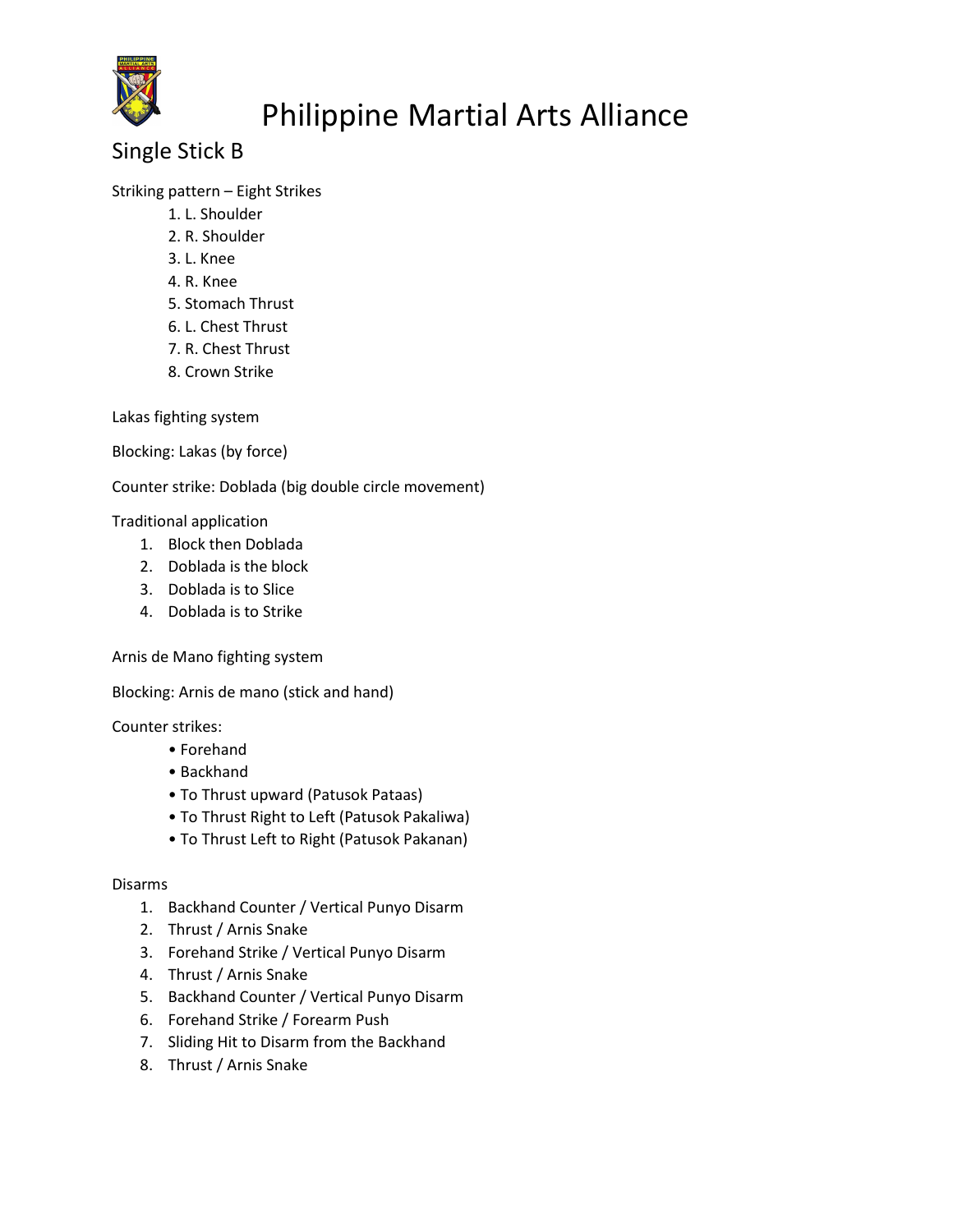

### Single Stick C

#### Striking pattern – Twelve Strikes

- 1. Left Shoulder
- 2. Right Shoulder
- 3. Left Knee
- 4. Right Knee
- 5. Stomach Thrust
- 6. Right Chest Thrust
- 7. Left Chest Thrust
- 8. Crown Strike
- 9. Left Temple
- 10. Right Temple
- 11. Left Eye
- 12. Right Eye

#### Blocking: Suportado

- 1. Inward Block
- 2. Outward
- 3. Downward
- 4. Reverse Downward
- 5. Rising
- 6. Vertical

#### Counter strikes:

- Catching and striking: (grabbing the stick) far range (malayo)
- Catching and striking
- Catching and thrusting
- Catching and butting: (grabbing the hand) malapit (short range)
- Catching and striking using the punyo

Locking Techniques:

- 1. Around the Neck
- 2. Tricep Arnis
- 3. Finger Lock Dance
- 4. Outside Lead
- 5. Leg Takedown
- 6. Rear Choke
- 7. Frontal Choke
- 8. Tricep Punyo or Punyo to Throat
- 9. Bicep Press
- 10. Tricep Punyo
- 11. Center lock
- 12. Punyo to Throat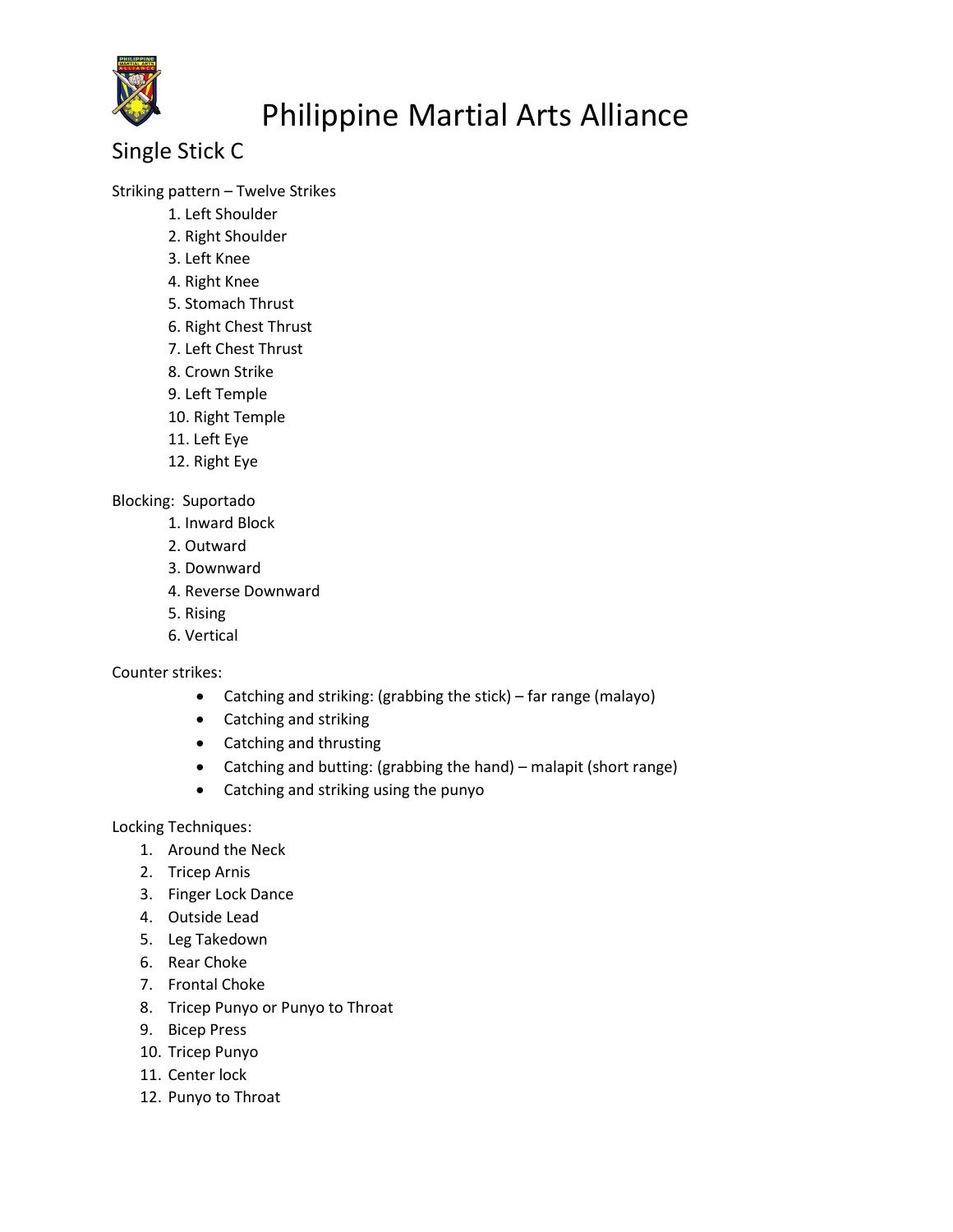

### Knife A

#### Holding the knife

- Hammer grip or common grip
- Regular grip or common grip
- Ice pick "reverse" grip
- Fencing grip

#### Twirling practice

- Fencing grip cut (to stomach or hands)
- Flip to reverse grip cut (across the stomach)
- Reverse grip poke (toward shoulder opponent blocks)
- Reverse grip hook (bring opponents blocked hand down toward your hip)
- (using the thumb to turn the blade then flip up) Switching to hammer grip and slice the neck.
- Two finger flip to switch to reverse grip and thrust (opponent blocks)
- (stepping to the left) Reverse grip slice upwards
- Stab toward opponents chest (opponent blocks) Flip to hook wrist down and cut while hooking
- Grab opponents' wrist with left hand; twist and slice.
- Switch to regular grip to thrusting position toward the underarm while twisting opponents' wrist in the opposite direction.

#### Opening a folding knife

- Thumb Opening: Fence grip to open until it locks
- One hand Flip Thumb slightly helps then flips it to open.
- Fence grip to flip open sideways to the right (knuckles down)
- Flip downward blade facing up
- Flip upward fenced grip blade facing down
- Flip opens sideways to the left

#### Defenses

- 1. ATTEMPTING TO GRAB THE HAND PULLING THE KNIFE (early phase)
	- Front hand deflection, create a distance then pull the knife out.
- 2. GRABBING THE HAND PULLING THE KNIFE (same side grab) (early phase)
	- Strike the opponents grabbing shoulder while pulling your hand away to release to open the knife.
- 3. CROSS GRABBING THE HAND PULLING THE KNIFE (opposite side grab) (intermediate phase)
	- Strike the grabbing hand with your free hand; spin out to Punyo Strike to the back of the neck.
- 4. GRABBING THE HAND PULLING THE KNIFE HALFWAY OPEN: (same side) (Intermediate Phase)
	- Push cut to lock the knife from the outside while pulling the arm. Counter grab the arm for a Punyo Strike to the back of the head.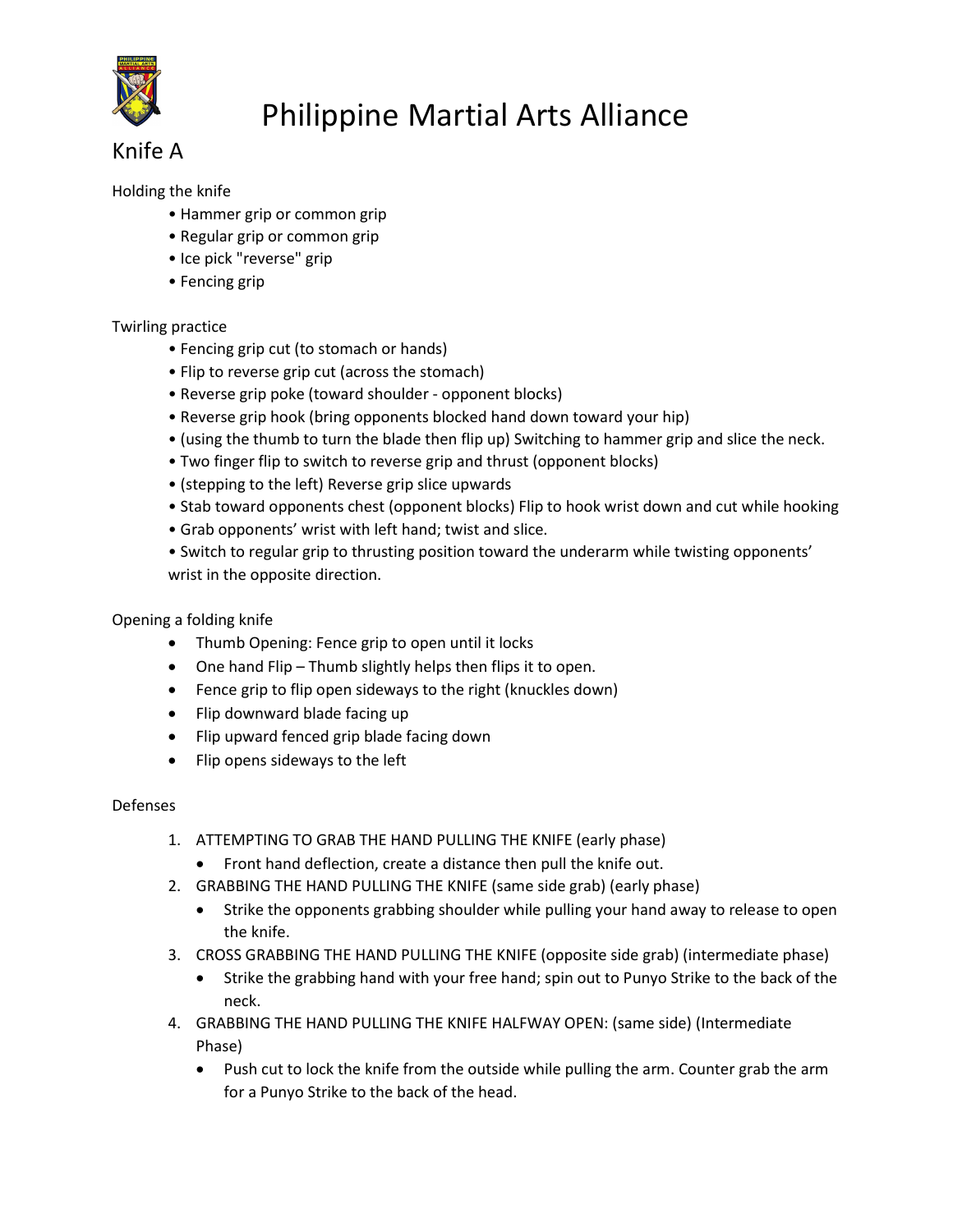

- 5. GRABBING THE HAND PULLING THE KNIFE HALFWAY OPEN: (opposite side) (Intermediate Phase)
	- Counter grab the opponent's hand, step outside S Lock using the PUNYO. Hit with your free hand. Punyo strike.
- 6. FRONTAL CHOKE WITH BOTH HANDS (early phase)
	- Left hand over the choking arms capturing both wrists. Kick, pull the knife hit the right elbow with the tip of unopened folder then punyo to the opponent's left arm, open up neck by striking the face with left hand and strike the opponent's neck.
- 7. BEAR HUG FROM THE BACK (arms inside) (early phase)
	- Punyo strike to opponents' hands then the thigh, spin out and open knife.
- 8. BOTH WRISTS GRAB FROM THE BACK (early phase)
	- Step back with the right foot for RIGHT elbow strike to the solar plexus; rake the opponent's left knee, PUNYO strike to the back of the head.
- 9. BOTH WRISTS GRAB FROM THE FRONT (early phase)
	- Step with the left foot, get the unopened knife, and release the hand grabbing the right hand with clapping motion. Create distance by stepping back; whip the arm around for arm bar strike.
- 10. Kneeling Keep knife back use high block to defend and hop back up and draw knife
- 11. Kneeling High Blocks to defend strikes, backward roll and draw knife
- 12. Pushed down backwards breakfall, kick feet out, go to left hip then hop up and draw knife
- 13. Like #12 then sitting on left hip, right elbow on right knee, side kick and get up and draw knife
- 14. Like #12 then sitting on left hip, right elbow on right knee, scoop kick with left foot and get up and draw knife
- 15. Like #12 then sitting on left hip, right elbow on right knee, scissors kick and get up and draw knife

Striking pattern – Four Strikes

- 1. Crown
- 2. L Shoulder
- 3. R Shoulder
- 4. Stomach Thrust

#### Blocking

- 1. Knife
- 2. Hand
- 3. Punyo
- 4. Knife and Hand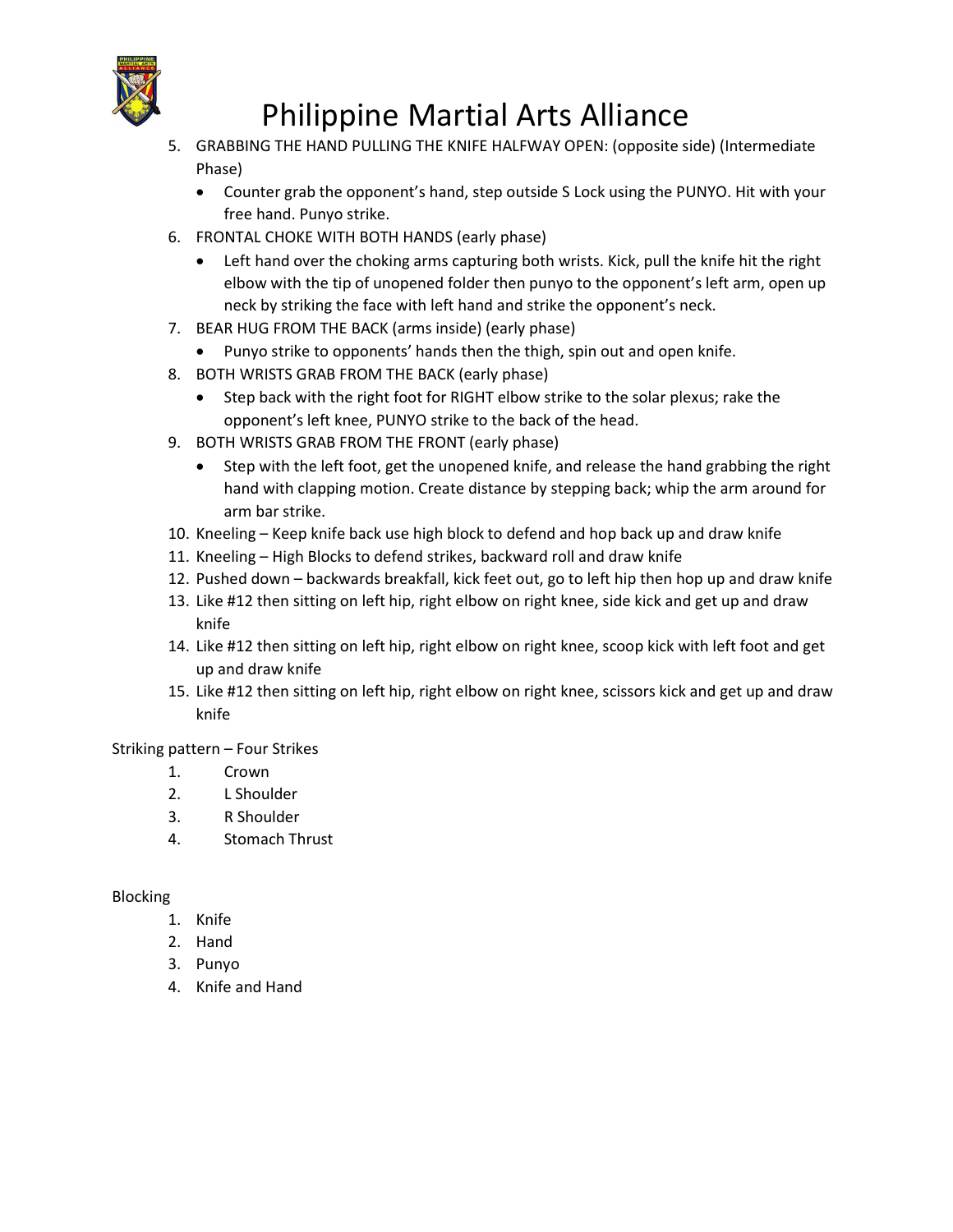

### Knife B

#### Striking pattern – Four Strikes

- 1. Head Strike
- 2. Left Downward Shoulder Strike
- 3. Right Downward Shoulder Strike
- 4. Stomach Thrust

#### Payung (Umbrella) blocking

#### Counter strikes:

- Hiwain (Slashing) The basic angles and the clock
- Hiwain Pababa Downward
- Pataas Upward
- Pakaliwa Side from right
- Pakanan Side from left
- Following the Clock
- Sistemang Walo (Otso-Otso)
- Pababa (R L)
- $\bullet$  Pataas (RL)
- $\bullet$  Pababa (LR)
- $\bullet$  Pataas (LR)
- Pakanan Pababa (From R)
- Pakanan Pataas (From R)
- Pakaliwa Pababa (From L)
- Pakaliwa Pataas (From L)

#### Defenses

- 1. Payong Block / Walo pababa / upward slice to armpit / side to side in the neck) / basic sweep takedown to finish
- 2. Payong Block / Downward Slice / Thrusting to armpit / kick attacker's front leg / downward strike to the back of the head with your free hand / Upward Slice
- 3. Payong block / Slice from the left / Forearm Push to disarm for Banda Banda pakaliwa / control the neck with the free hand from behind to neck twist takedown.
- 4. Payong Block / Downward Slice and back of leg slice / Parry attacking hand / Turn around for elbow break and body slice to takedown.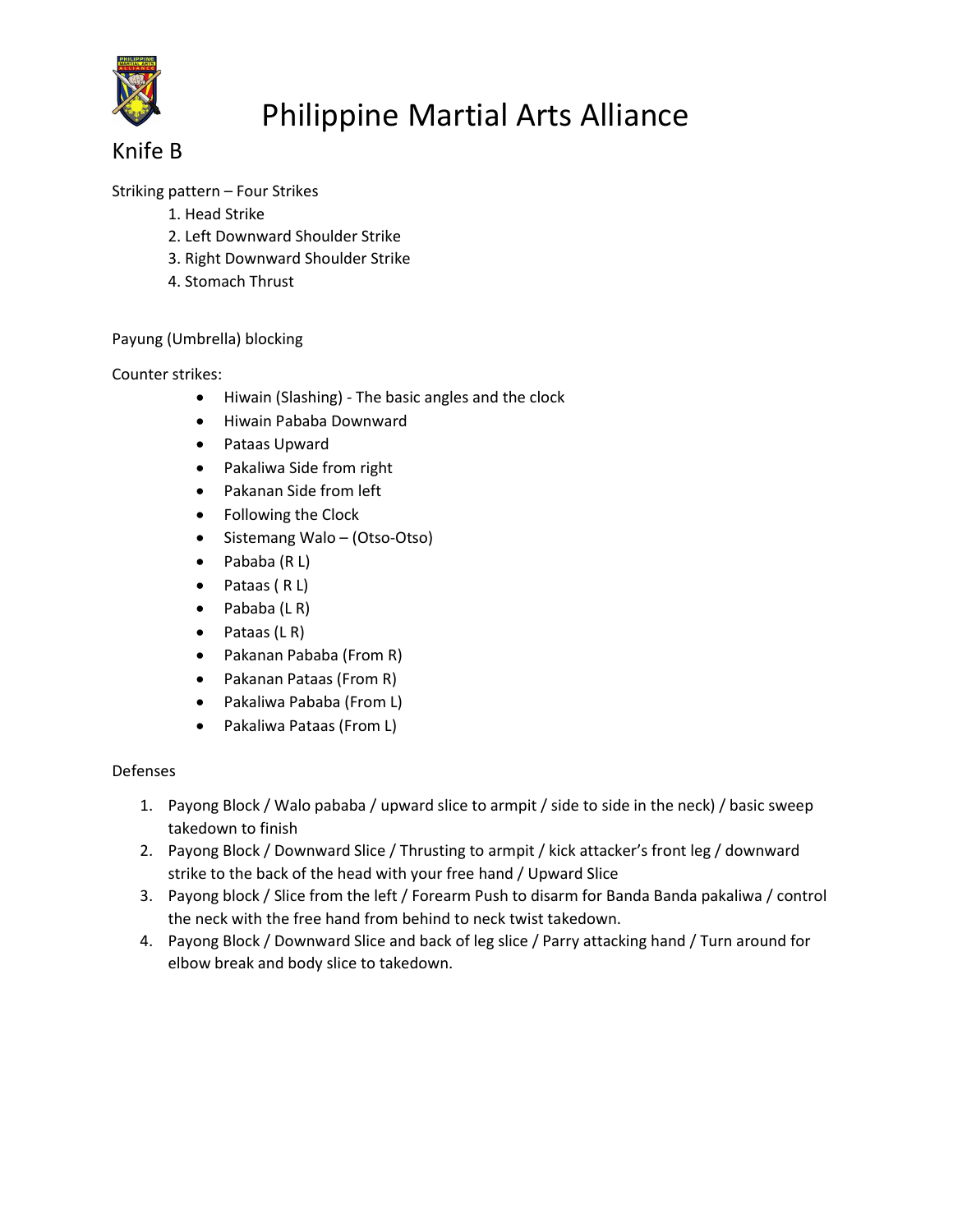

### Knife C

Striking pattern: 10

- 1. Head Strike
- 2. Left Downward Shoulder Strike
- 3. Right Downward Shoulder Strike
- 4. Stomach Thrust
- 5. Left Chest Thrust
- 6. Left Horizontal Slice
- 7. Right Chest Thrust
- 8. Right Horizontal Slice
- 9. Left Upward Body Strike
- 10. Right Upward Body Strike

Blocking: Kadena (the chain) – knife then hand

Counter strike:

- Regular grip: TUSOK (thrusting)
- Pababa
- Pakaliwa
- Pakanan
- Pataas

#### Defenses:

- 1. Kadena / punch face / switch grip / twist neck and stab
- 2. Kadena / stab side / hit fingers with punyo / neck takedown
- 3. Kadena / thrust to stomach / Forearm push to wrist takedown
- 4. Kadena / outside Step Return to Sender disarm / wrist lock
- 5. Kadena / stab side / cut fingers / neck takedown
- 6. Pass to cut / elbow break / chicken wing with knife on neck
- 7. Kadena / punch with the knife disarm to arm bar (saw arm)
- 8. Pass to cut / thrust to armpit horizontal center lock to punyo push disarm / open it up and neck takedown
- 9. Pass to cut / arm break over shoulder / Slot Machine with butt of knife / takeaway knife / double cut
- 10. Stop the cut / grab with hand and use his knife to stab / disarm / saw arm